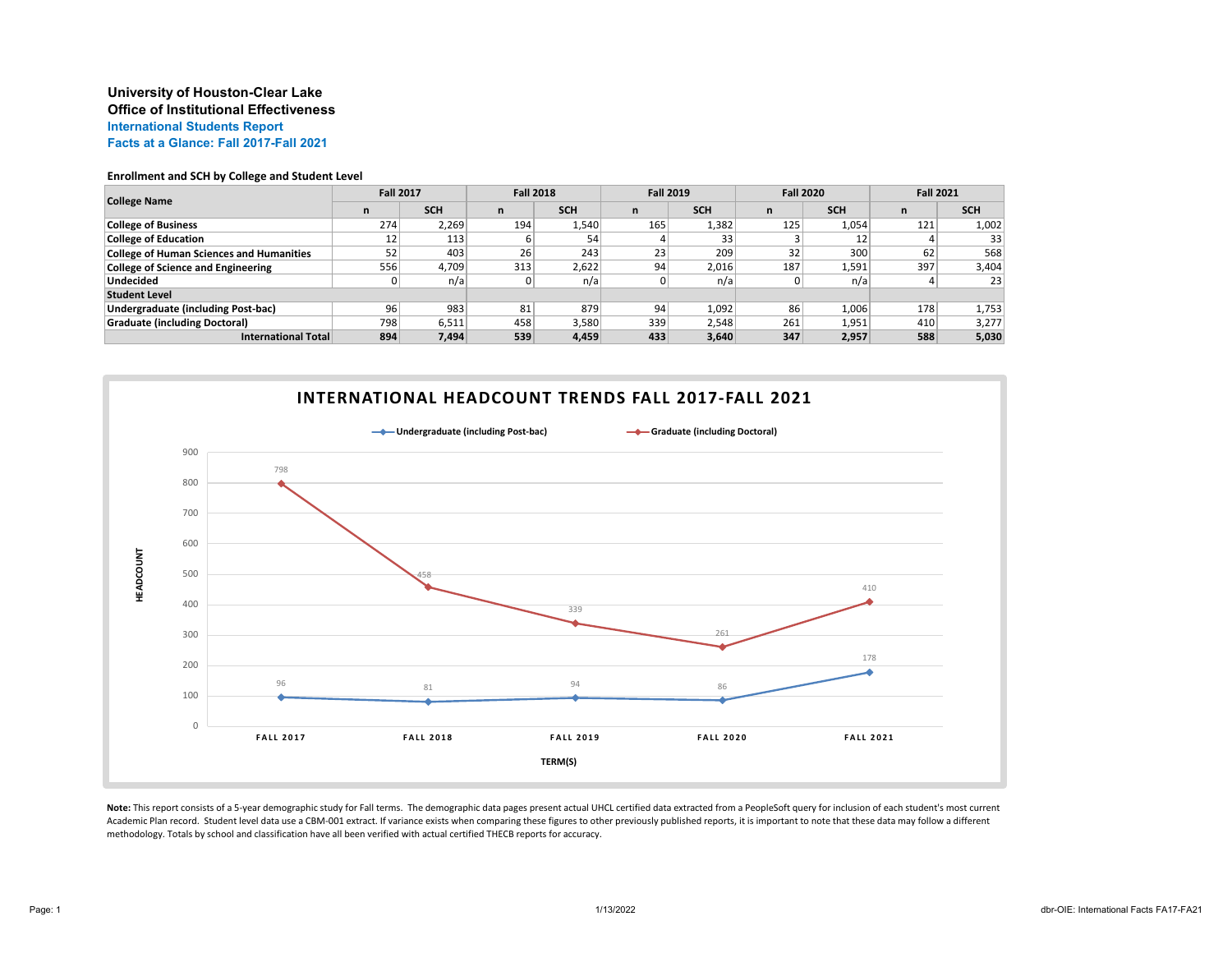# **University of Houston-Clear Lake Office of Institutional Effectiveness International Students Report Facts at a Glance: Fall 2017-Fall 2021**

| <b>Enrollment by Gender and by Age</b> |               |                  |          |                  |          |                  |          |                  |          |                  | 5-year Change |                         |          |
|----------------------------------------|---------------|------------------|----------|------------------|----------|------------------|----------|------------------|----------|------------------|---------------|-------------------------|----------|
|                                        |               | <b>Fall 2017</b> |          | <b>Fall 2018</b> |          | <b>Fall 2019</b> |          | <b>Fall 2020</b> |          | <b>Fall 2021</b> |               | Fall 2017 vs. Fall 2021 |          |
|                                        |               | Undergraduate    | Graduate | Undergraduate    | Graduate | Undergraduate    | Graduate | Undergraduate    | Graduate | Undergraduate    | Graduate      | Undergraduate           | Graduate |
| Gender                                 | Male          | 40               | 409      | 37               | 211      | 48               | 158      | 49               | 124      | 96               | 212           | 56                      | $-197$   |
|                                        | Female        | 56               | 389      | 44               | 247      | 46               | 181      | $37$             | 137      | 82               | 198           | 26                      | $-191$   |
| <b>Age Category</b>                    | <sub>20</sub> |                  |          |                  |          |                  |          |                  |          | 12               |               |                         | $\Omega$ |
|                                        | 20-29         | 83               | 729      | 74               | 405      | 85               | 288      | 72               | 209      | 156              | 369           | 73                      | 307      |
|                                        | 30-39         |                  | 62       |                  | 45       |                  | 43       |                  | 42       |                  | 29            |                         | $-33$    |
|                                        | 40-49         |                  |          | $\Omega$         |          |                  |          |                  |          |                  | 11            |                         |          |
|                                        | 50-59         |                  |          | <sup>0</sup>     |          |                  |          |                  |          |                  |               |                         | -1       |
|                                        | 60 or more    |                  |          | $\overline{0}$   |          |                  | 0        |                  |          |                  |               |                         | 0        |